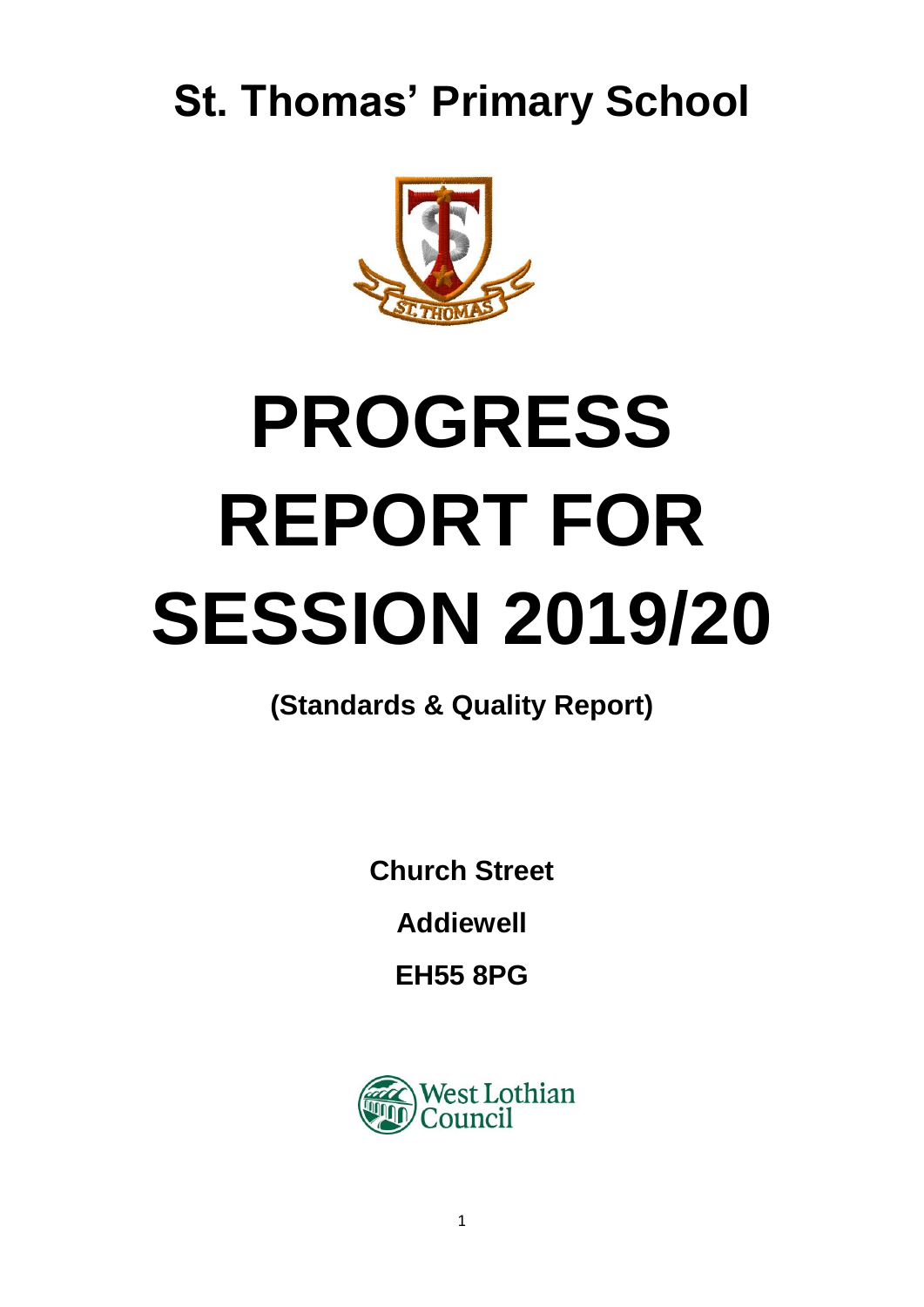## **ABOUT OUR SCHOOL**

St Thomas' Primary School, Addiewell is a small rural school in a combined building with Addiewell Primary School. It also has a joint headship with Our Lady's Primary in Stoneyburn. Currently there are 29 pupils in total. A significant number of pupils at St. Thomas' Primary School experience a range of disadvantages which impact negatively on their attainment. In the majority of cases, they relate to poverty, family issues and poor health and wellbeing. The school is in decile band 1 on the Scottish Index of Multiple Deprivation. St. Thomas' Primary is part of the Scottish Attainment Challenge, aiming to close the poverty related attainment gap. A number of key strengths of the school have been identified. These include the relentless, positive focus on getting it right for every child, resulting in improved equity and opportunity for all, a learning culture which empowers staff to innovate and drive improvements, relationships which mean that people feel included and valued and leadership at all levels.

#### IMPROVEMENT PRIORITIES

Our improvement priorities are always based on the national priorities in the National Improvement Framework (NIF). Below we have indicated what progress we made with these priorities in Session 2019/20 and what the impact has been. Our report recognises that we entered a period of school closures in March 2020, and therefore our report reflects the progress made until that time, but will also reference any significant steps taken during the period of school closures. Our future improvement priorities will be identified in our school's recovery improvement plan, which will respond the national and local advice on the reopening of schools.

We have shown which NIF driver for improvement we used – you can find out more about the National Improvement Framework and drivers at [https://www.npfs.org.uk/wp](https://www.npfs.org.uk/wp-content/uploads/2016/01/NPFS_NIF_E-1.pdf)[content/uploads/2016/01/NPFS\\_NIF\\_E-1.pdf.](https://www.npfs.org.uk/wp-content/uploads/2016/01/NPFS_NIF_E-1.pdf)

We have also evaluated our overall provision using quality indicators (QIs) in How Good is our School?4 (HGIOS?4) and How Good is Our Early learning and Childcare? (HGIOELC?) which is a key aspect of the Scottish approach to self-evaluation and school improvement.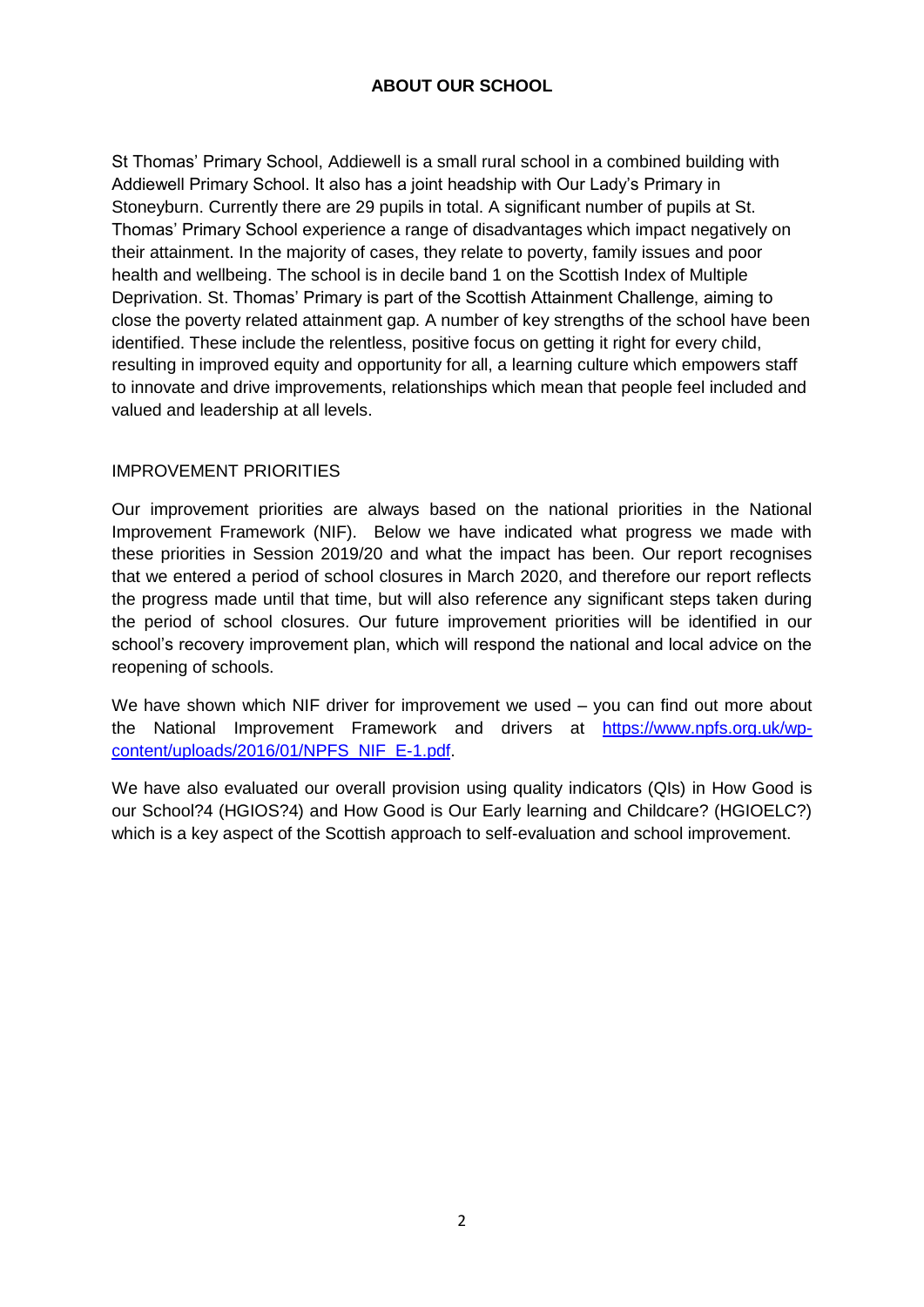| <b>PRIORITY</b>                                                                                                                                                                                                                                                                                                                                                                  | <b>HOW DID WE DO?</b>                                                                                                                                                                                                                                                                                                                                                                                                                                                                                                                                                                                                                                                                                                                        |
|----------------------------------------------------------------------------------------------------------------------------------------------------------------------------------------------------------------------------------------------------------------------------------------------------------------------------------------------------------------------------------|----------------------------------------------------------------------------------------------------------------------------------------------------------------------------------------------------------------------------------------------------------------------------------------------------------------------------------------------------------------------------------------------------------------------------------------------------------------------------------------------------------------------------------------------------------------------------------------------------------------------------------------------------------------------------------------------------------------------------------------------|
| 1.                                                                                                                                                                                                                                                                                                                                                                               | We have made good progress.                                                                                                                                                                                                                                                                                                                                                                                                                                                                                                                                                                                                                                                                                                                  |
| To raise attainment,<br>especially in literacy and<br>numeracy<br>Our measurable<br>outcome for session<br>2019/20 was to ensure<br>that all pupils experience<br>a Numeracy and Maths<br>rich learning environment<br>through creative planning<br>approaches to allow<br>maths and Numeracy<br>skills to be developed<br>across all learning<br>experiences.<br>NIF Driver(s): | What did we do?<br>Staff engaged in tailored Numeracy and Maths support supported by<br>the Numeracy pedagogy Officer and the Regional Collaborative,<br>including Numicon, Conceptual Understanding and Maths and<br>Numeracy rich environments<br>Pupil Support Workers attended training on the use of manipulatives<br>$\bullet$<br>in the classroom<br>SEAL was used as a targeted approach for identified children<br>$\bullet$<br>Staff developed Numeracy rich environments across the whole school<br>and Nursery including key resources and maths and numeracy<br>working walls<br>Staff worked with local authority working party to develop progression<br>pathways for Numeracy and Maths<br>Evidence indicates the impact is: |
| School Improvement<br>School Leadership<br><b>Teacher Professionalism</b><br>Performance Information                                                                                                                                                                                                                                                                             | Almost all learners progress in Numeracy and Maths is within expected levels<br>across all levels<br>Teachers reported that levels of engagement of children in Numeracy and<br>Maths had increased. Children appear to be developing a more positive<br>mindset to Maths and Numeracy through targeted approaches<br>Learners made steady progress in line with progression through the use of<br><b>SEAL</b> intervention                                                                                                                                                                                                                                                                                                                  |
| 2.                                                                                                                                                                                                                                                                                                                                                                               | We have made good progress.                                                                                                                                                                                                                                                                                                                                                                                                                                                                                                                                                                                                                                                                                                                  |
| To close the attainment<br>gap between the most<br>and least disadvantaged<br>children<br>Our measurable<br>outcome for session<br>2019/20 was to ensure<br>that through targeted<br>interventions quintile 1<br>children would achieve<br>expected levels in<br>literacy by the end of P4                                                                                       | What did we do?<br>Using assessment information, literacy targeted interventions were put<br>in place for quintile 1 children<br>As a cluster, staff engaged in the development and moderation of<br>writing across the whole school<br>PM Writing was introduced as the core resource for teaching writing<br>across the school<br>Evidence indicates that the use of Pupil Equity Funding has had the following<br>impact on learners:<br>Most quintile 1 learners have achieved expected levels in Literacy at Early<br>and First Stage                                                                                                                                                                                                   |
| NIF Driver(s):<br>Assessment of<br><b>Children's Progress</b><br>School Improvement<br>School Leadership<br>Performance Information                                                                                                                                                                                                                                              | Learners who engaged with targeted interventions have made steady<br>progress<br>Staff report having greater confidence in the teaching of Writing, using the PM<br>Writing resource to support this                                                                                                                                                                                                                                                                                                                                                                                                                                                                                                                                         |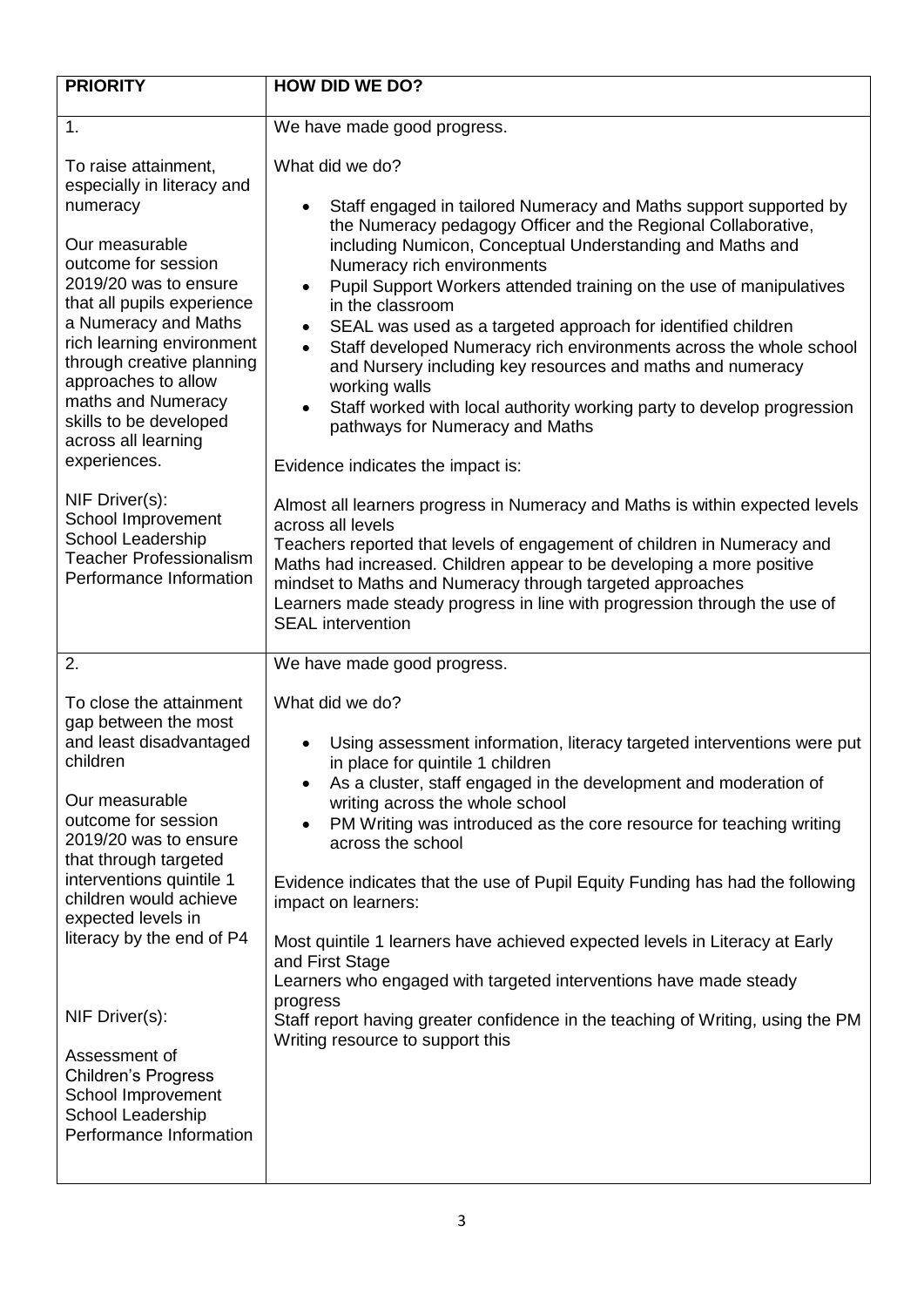| 3.                                                                                                                                                                                                                                                                                                                    | We have made good progress.                                                                                                                                                                                                                                                                                                                                                                                                                                                                                                                                                                            |
|-----------------------------------------------------------------------------------------------------------------------------------------------------------------------------------------------------------------------------------------------------------------------------------------------------------------------|--------------------------------------------------------------------------------------------------------------------------------------------------------------------------------------------------------------------------------------------------------------------------------------------------------------------------------------------------------------------------------------------------------------------------------------------------------------------------------------------------------------------------------------------------------------------------------------------------------|
| To improve children and<br>young people's health &<br>wellbeing<br>Our measurable<br>outcome for session<br>2019/20 was to ensure<br>that pupils had a greater<br>awareness of their<br>emotions and strategies<br>to regulate their<br>emotions more<br>effectively                                                  | What did we do?<br>Staff engaged further with Emotion Works as a resource to enhance<br>$\bullet$<br>children's understanding of their emotions and how they can regulate<br>them more effectively<br>A clearer progression across Health and Wellbeing was created<br>$\bullet$<br>linking together experiences and outcomes from other curricular areas<br>Children continued to self-report using the GIRFEC wheels and daily<br>$\bullet$<br>emotion check ins across the school<br>Each children identified a safe person from the school staff<br>$\bullet$<br>Evidence indicates the impact is: |
| NIF Driver(s):<br>School Improvement<br>School Leadership                                                                                                                                                                                                                                                             | Learners continue to improve their understanding and accuracy of self-<br>reporting through the GIRFEC Wheels<br>Learners have engaged with the cog wheels in Emotion Works to explore and<br>develop a greater understanding of their emotions and how these can impact<br>on learning and relationships                                                                                                                                                                                                                                                                                              |
| 4.                                                                                                                                                                                                                                                                                                                    | We have made satisfactory progress.                                                                                                                                                                                                                                                                                                                                                                                                                                                                                                                                                                    |
| To improve employability<br>skills, and sustained,<br>positive school-leaver<br>destinations for all young<br>people<br>Our measurable<br>outcome for session<br>2019/20 was to give<br>pupils greater<br>opportunities to lead<br>learning across all levels<br>equipping them with<br>skills for life long learning | What did we do?<br>All staff teams across the cluster engaged in Leader in Me training<br>$\bullet$<br>focussing on the 7 Habits of Effective People<br>The 8 day Leader in Me plan was implemented across all stages as<br>$\bullet$<br>part of the Leader in Me launch to introduce the 7 habits<br>Evidence indicates the impact is:<br>Learners had begun to engage with the principles of the 7 habits and how<br>these could impact on their own lives<br>Learners are able to give examples of how to live the 7 habits in their own<br>lives                                                   |
| NIF Driver(s):<br>School Improvement<br>School Leadership<br><b>Teacher Professionalism</b>                                                                                                                                                                                                                           |                                                                                                                                                                                                                                                                                                                                                                                                                                                                                                                                                                                                        |

## **Attendance**

Most pupils' attendance is over 90%. 0% of pupils were excluded.

### **Parental Engagement**

Within St. Thomas' Primary we employ a Family Support worker through the Scottish Attainment Challenge. This allows greater links between home and school to be encouraged. As part of this the school regularly runs family engagement sessions to support learning at home and to share new initiatives with our parent body. We have a joint Parent Council with Addiewell Primary School however representation on this from St. Thomas' families can vary. It is our aim to establish a greater and more consistent representation on this moving forward. A yearly self-evaluation